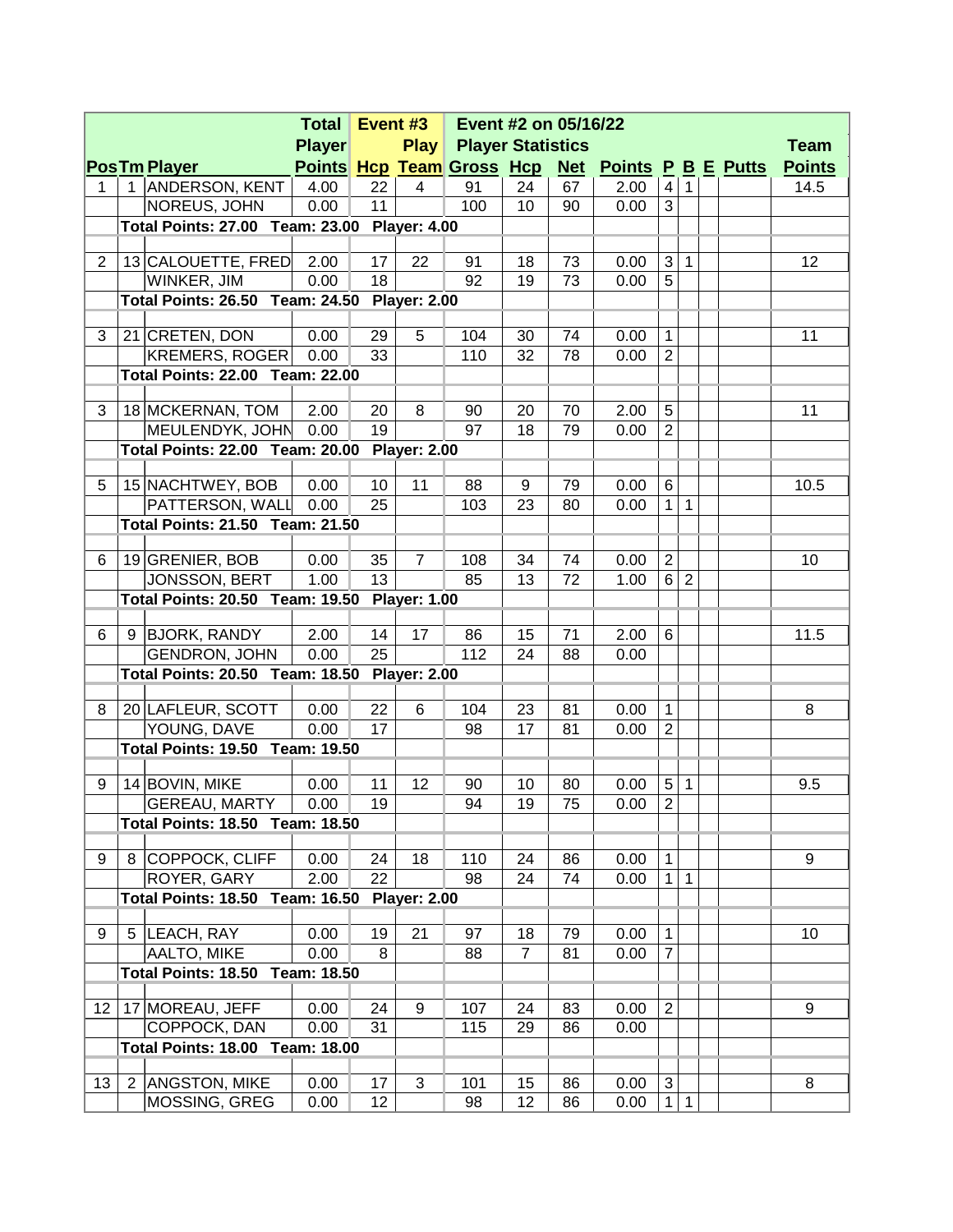|                                                 |   | <b>Total Points: 17.50 Team: 17.50</b>            |              |                |                |         |                |     |      |                |                |                |
|-------------------------------------------------|---|---------------------------------------------------|--------------|----------------|----------------|---------|----------------|-----|------|----------------|----------------|----------------|
| 14                                              |   | 12 PAYNE, ANDY                                    | 0.00         | 18             | 14             | Sub #24 | 18             |     | 0.00 |                |                | 6              |
|                                                 |   | NIVISON, ROB                                      | 0.00         | 23             |                | 102     | 23             | 79  | 0.00 | $\mathbf{1}$   |                |                |
|                                                 |   | <b>Total Points: 17.00 Team: 17.00</b>            |              |                |                |         |                |     |      |                |                |                |
|                                                 |   |                                                   |              |                |                |         |                |     |      |                |                |                |
| 14                                              |   | 22 OZIMCOWSKI, DEN                                | 0.00         | 2              | 13             | 101     | 0              | 101 | 0.00 | 3 <sup>1</sup> | $\mathbf{1}$   | 10             |
|                                                 |   | POE, DON                                          | 0.00         | 20             |                | 104     | 20             | 84  | 0.00 | 3              |                |                |
|                                                 |   | <b>Total Points: 17.00 Team: 17.00</b>            |              |                |                |         |                |     |      |                |                |                |
|                                                 |   |                                                   |              |                |                |         |                |     |      |                |                |                |
| 14                                              |   | 16 CHAIGNOT, KEN                                  | 0.00         | 10             | 10             | 84      | 11             | 73  | 0.00 | 5 <sup>1</sup> | $\overline{2}$ | 6.5            |
|                                                 |   | JOHNSON, TIM                                      | 0.00         | 20             |                | F       | 20             | F   | 0.00 |                |                |                |
|                                                 |   | <b>Total Points: 17.00 Team: 17.00</b>            |              |                |                |         |                |     |      |                |                |                |
|                                                 |   |                                                   |              |                |                |         |                |     |      |                |                |                |
| 14                                              |   | 6 HARRIS, JERRY                                   | 0.00         | 11             | 20             | 85      | 11             | 74  | 0.00 | 9              |                | 8              |
|                                                 |   | SMITH, DALE                                       | 0.00         | 23             |                | 103     | 21             | 82  | 0.00 | $\mathbf{1}$   |                |                |
|                                                 |   | <b>Total Points: 17.00 Team: 17.00</b>            |              |                |                |         |                |     |      |                |                |                |
|                                                 |   |                                                   |              |                |                |         |                |     |      |                |                |                |
| 18                                              |   | 10 WEST, MARK                                     | 0.00         | 19             | 16             | 102     | 18             | 84  | 0.00 | 3              |                | 7.5            |
|                                                 |   | <b>GAUTHIER, STEVE</b>                            | 0.00         | 4              |                | Sub #25 | 4              |     | 0.00 |                |                |                |
|                                                 |   | Total Points: 16.50 Team: 16.50                   |              |                |                |         |                |     |      |                |                |                |
|                                                 |   |                                                   |              |                |                |         |                |     |      |                |                |                |
| 19                                              | 7 | MASON, ROD                                        | 0.00         | 15             | 19             | 98      | 15             | 83  | 0.00 | $\mathbf{3}$   | $\mathbf{1}$   | $\overline{7}$ |
|                                                 |   | THOMPSON, TRACY                                   | 0.00         | 15             |                | 95      | 15             | 80  | 0.00 | $\overline{4}$ | $\mathbf{1}$   |                |
|                                                 |   | <b>Total Points: 16.00 Team: 16.00</b>            |              |                |                |         |                |     |      |                |                |                |
|                                                 |   |                                                   |              |                |                |         |                |     |      |                |                |                |
| 20                                              |   | 11 TOUSIGNEAU, TOM                                | 0.00         | 14             | 15             | 89      | 13             | 76  | 0.00 | 6              |                | 8.5            |
|                                                 |   | WATSON, TOM                                       | 0.00         | 22             |                | 96      | 23             | 73  | 0.00 | 4              |                |                |
|                                                 |   | <b>Total Points: 14.00 Team: 14.00</b>            |              |                |                |         |                |     |      |                |                |                |
|                                                 |   |                                                   |              |                |                |         |                |     |      |                |                |                |
| 21                                              |   | 4 STROPICH, PETE                                  | 0.00         | 12             | 1              | 91      | 10             | 81  | 0.00 | 5              |                | $\overline{7}$ |
|                                                 |   | DAVISON, BOB                                      | 0.00         | 8              |                | 94      | 8              | 86  | 0.00 | 4              |                |                |
|                                                 |   | Total Points: 13.50 Team: 13.50                   |              |                |                |         |                |     |      |                |                |                |
| 22                                              |   | 3 TREKAS, LARRY                                   | 0.00         | 13             | $\overline{2}$ | 100     | 12             | 88  | 0.00 | $\overline{2}$ |                | 3.5            |
|                                                 |   | <b>TREKAS, RON</b>                                | 0.00         | 13             |                | 103     | 13             | 90  | 0.00 | 3              |                |                |
|                                                 |   |                                                   |              |                |                |         |                |     |      |                |                |                |
|                                                 |   | Total Points: 10.50 Team: 10.50                   |              |                |                |         |                |     |      |                |                |                |
|                                                 |   | <b>Substitutes</b>                                |              |                |                |         |                |     |      |                |                |                |
| Sub <sub>6</sub>                                |   | MCLAUGLIN, TOM                                    | 0.00         | 8              |                |         | 8              |     | 0.00 |                |                |                |
| Sub7                                            |   | PATTERSON, WALL                                   | 0.00         | 22             |                |         | 22             |     | 0.00 |                |                |                |
| Sub <sub>8</sub>                                |   | PETERSON, MUD                                     | 0.00         | 13             |                |         | 13             |     | 0.00 |                |                |                |
| Sub9                                            |   | POE, DON                                          | 0.00         | 22             |                |         | 22             |     | 0.00 |                |                |                |
| Sub <sub>10</sub>                               |   | <b>VALLIER, ERNIE</b>                             | 0.00         | 17             |                |         | 17             |     | 0.00 |                |                |                |
| Sub11                                           |   | Weber, Mark                                       | 0.00         | 7              |                |         | $\overline{7}$ |     | 0.00 |                |                |                |
| Sub <sub>12</sub>                               |   | <b>BRATONIA, JEFF</b>                             | 0.00         | $\,6$          |                |         | 6              |     | 0.00 |                |                |                |
| Sub <sub>13</sub>                               |   | DEMAY, PETE                                       | 0.00         | 31             |                |         | 31             |     | 0.00 |                |                |                |
| Sub <sub>14</sub>                               |   | Farrell, Chuck                                    | 0.00         | 22             |                |         | 22             |     | 0.00 |                |                |                |
| Sub <sub>15</sub>                               |   | LAFLEUR, SCOTT                                    | 0.00         | 31             |                |         | 31             |     | 0.00 |                |                |                |
|                                                 |   | <b>WYKER, DICK</b>                                | 0.00         | 12             |                |         | 12             |     | 0.00 |                |                |                |
|                                                 |   |                                                   |              | $\overline{2}$ |                |         | $\overline{2}$ |     | 0.00 |                |                |                |
|                                                 |   |                                                   |              |                |                |         |                |     |      |                |                |                |
| Sub <sub>16</sub><br>Sub17<br>Sub <sub>18</sub> |   | <b>CARTWRIGHT, TER</b><br><b>BUCKMILLER, BILL</b> | 0.00<br>0.00 | 27             |                |         | 27             |     | 0.00 |                |                |                |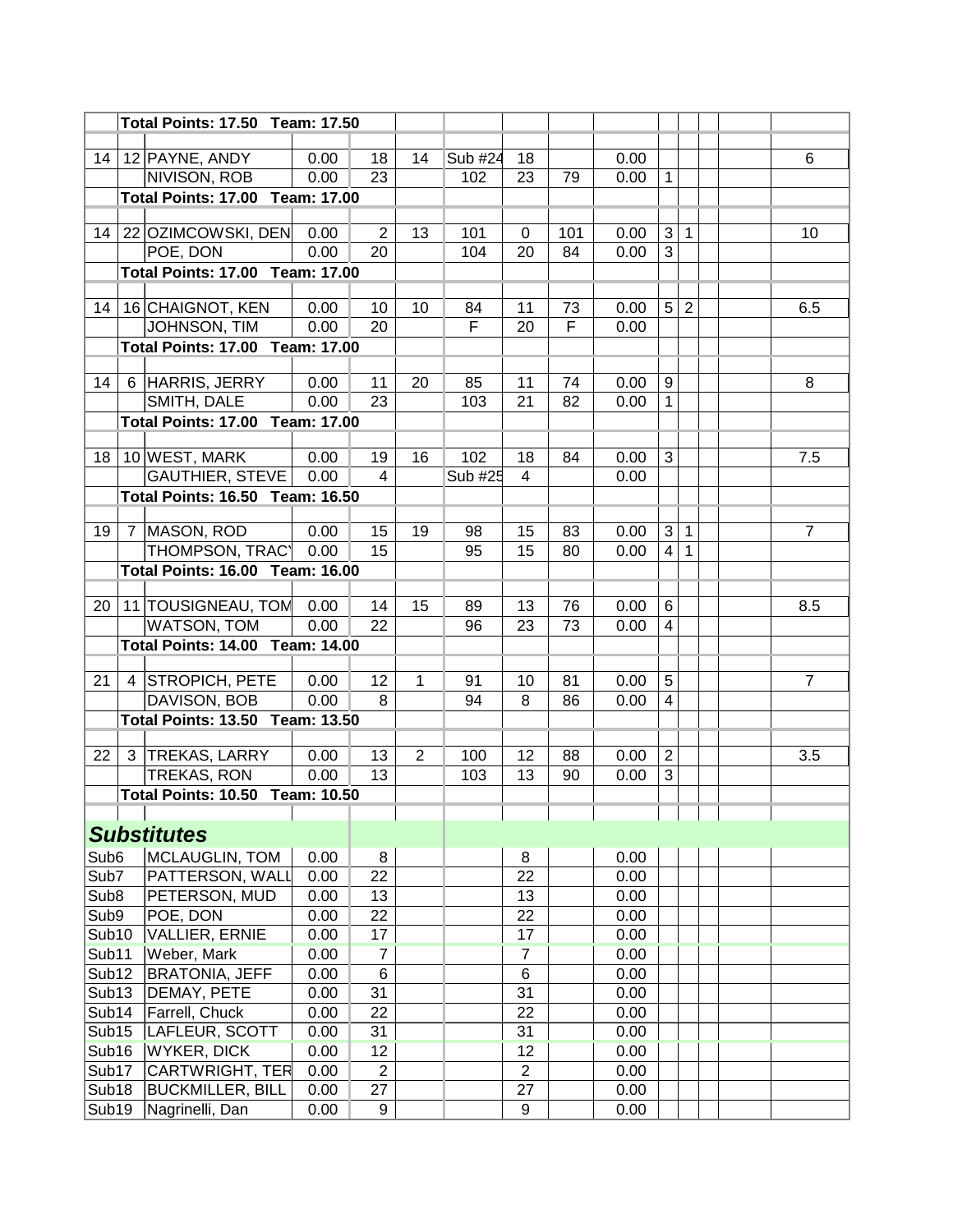| Sub <sub>20</sub> | ROYER, GARY           | 0.00 | 22 |     | 22 |    | 0.00 |   |  |             |
|-------------------|-----------------------|------|----|-----|----|----|------|---|--|-------------|
| Sub <sub>21</sub> | <b>PLANTE, VINCE</b>  | 0.00 | 23 |     | 23 |    | 0.00 |   |  |             |
| Sub <sub>22</sub> | <b>SETTER, HARVEY</b> | 0.00 | 28 |     | 28 |    | 0.00 |   |  |             |
| Sub <sub>23</sub> | SPINDLER, ART         | 0.00 | 20 |     | 20 |    | 0.00 |   |  |             |
| Sub <sub>24</sub> | YBARRA, ART           | 0.00 | 23 | 100 | 24 | 76 | 0.00 |   |  | IOn team 11 |
| Sub <sub>25</sub> | WINBERG, DAVE         | 0.00 | ົ  | 81  |    | 81 | 0.00 | # |  | On team 10  |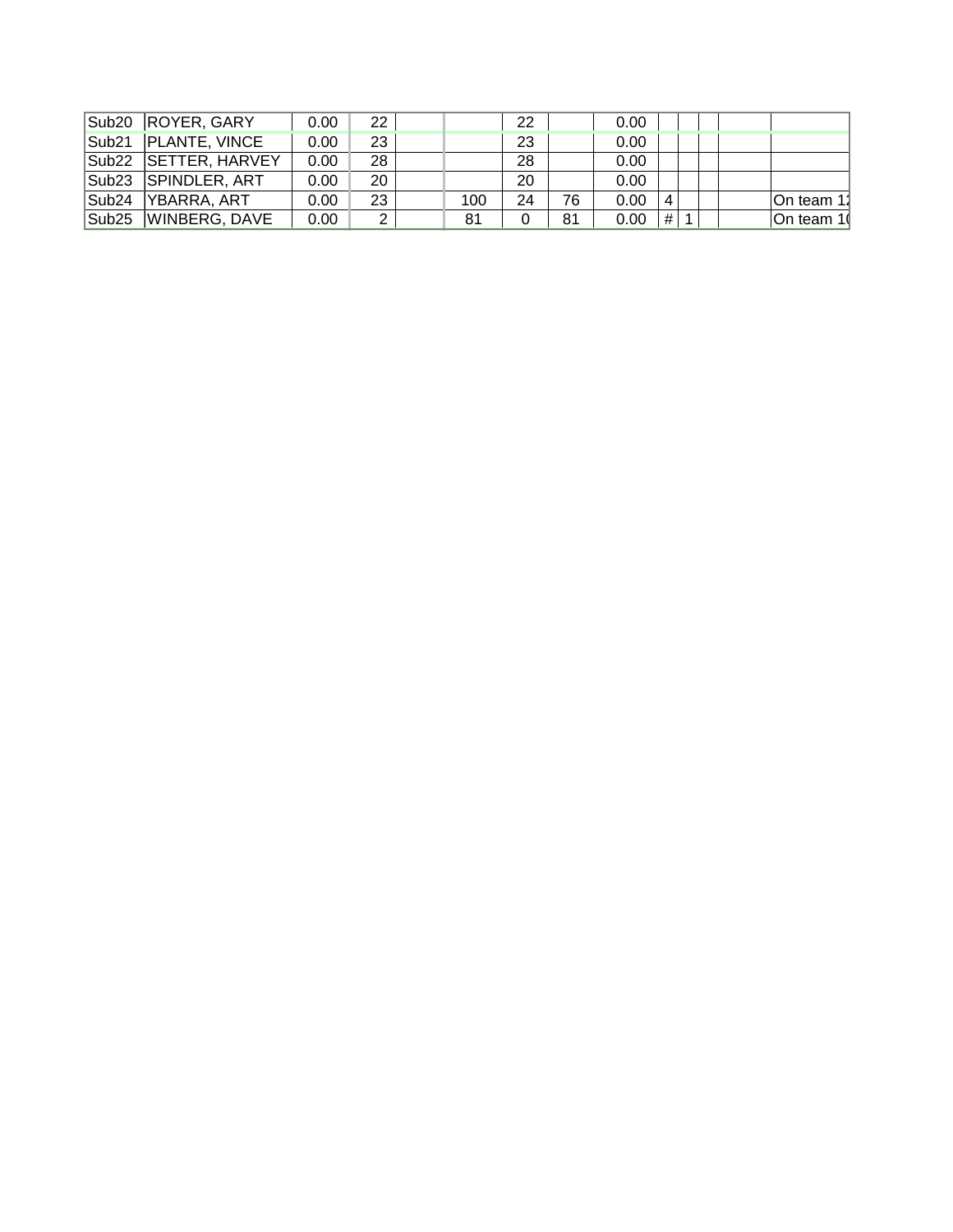